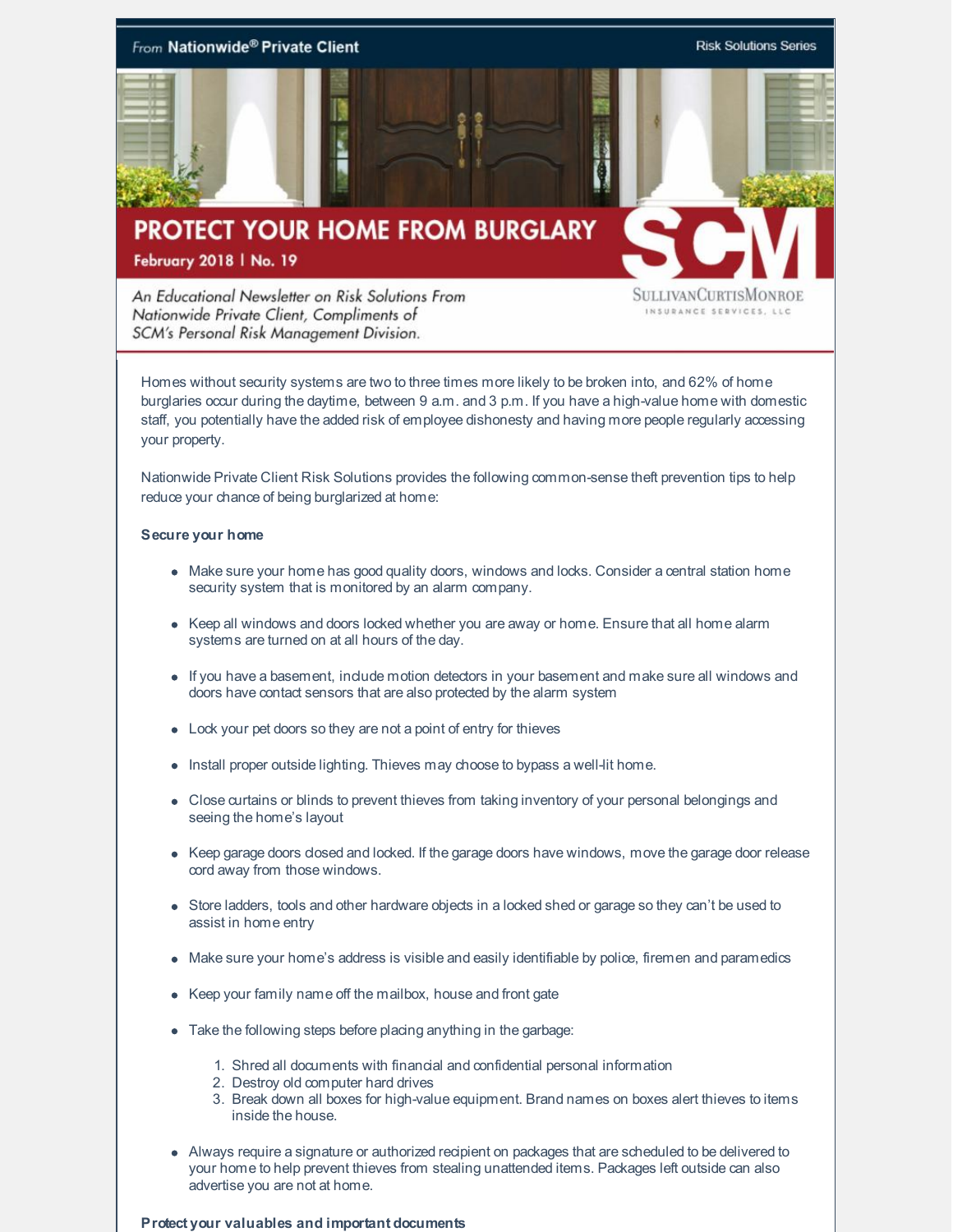- Store lock boxes or safes in a hidden area of the house. The basement or lowest level is recommended to reduce the risk of heat damage from a fire.
- Keep all personal information (passports, financial statements, etc.) in a locked, fire-proof safe or a safety deposit box
- $\bullet$  Store your jewelry in a secure location, i.e., a home safe or bank safety deposit box
- Take a regular inventory of your jewelry. It can be very useful if you have to file a daim. Keep a list of your jewelry and take photos or video of each item in your collection.
- Get an appraisal to establish or confirm the value of your jewelry pieces
- Periodically update appraisals for pieces that have been in your collection for many years, induding family heirlooms you inherited, to help ensure values are current

### **Exercise caution online and away from home**

- Don't talk about vacation plans in public areas, such as the beauty salon, shopping mall, car rental office, or online
- Do not post updates about your travel plans on social media. Post your vacation photos after you return home.
- Secure your wireless network at home. Computer access could allow cyber criminals easy access to confidential personal information.

#### **Screen your domestic staff**

- Thoroughly screen all household employees, including nannies, housekeepers, caretakers, personal assistants, caregivers and chauffeurs, who will have access to your home and valuables
- Conduct background checks before hiring any full-time domesticstaff. Be sure to follow Fair Credit Reporting Act (FCRA) guidelines, and have candidates sign a disclosure and release form prior to conducting the background check. Pinkerton (pinkerton.com) provides background check services at a discount to Nationwide Private Client policyholders.
- Talk with your insurance agent about how you might leverage best practices in the hiring and management of your domesticstaff to better protect yourself and your family

We offer this information to assist you in making decisions that can help mitigate your risk. While we cannot address every possible scenario or guarantee these tips will work for you, our goal is to support your efforts to protect yourself and your family. For more information, please email SCM's Personal Risk Management Division at [prminfo@sullicurt.com](mailto:prminfo@sullicurt.com) or call 800.427.3253 and reference "Nationwide newsletter."



Insurance overview is for informational purposes only and does not replace or modify the definitions and information contained in individual insurance policies or declaration pages, which are controlling. Terms and availability vary by state and exclusions apply. Products underwritten by Nationwide Mutual Insurance Company and Affiliates, including Crestbrook Insurance - Columbus, OH. Nationwide Private Client, Nationwide, the Nationwide N and Eagle, and Nationwide is on your side are service marks of Nationwide Mutual Insurance Company. ©2017 Nationwide. PVR-0414AO.1 (1/17)

# **SullivanCurtisMonroe Insurance Services, LLC | CA License 0E83670 | 800.427.3253 [prminfo@sullicurt.com](mailto:prminfo@sullicurt.com) | [www.sullivancurtismonroe.com](http://www.sullivancurtismonroe.com/)**

This message is intended for the use of the individual entity to which it is addressed and may contain information that is privileged, confidential and exempt from disclosure under applicable law. If the reader of this message is not the intended recipient, or the employee or agent responsible for delivering the message to the intended recipient, you are hereby notified that an dissemination, distribution or copying of this communications is strictly prohibited. If you have received this communication in error, please notify us